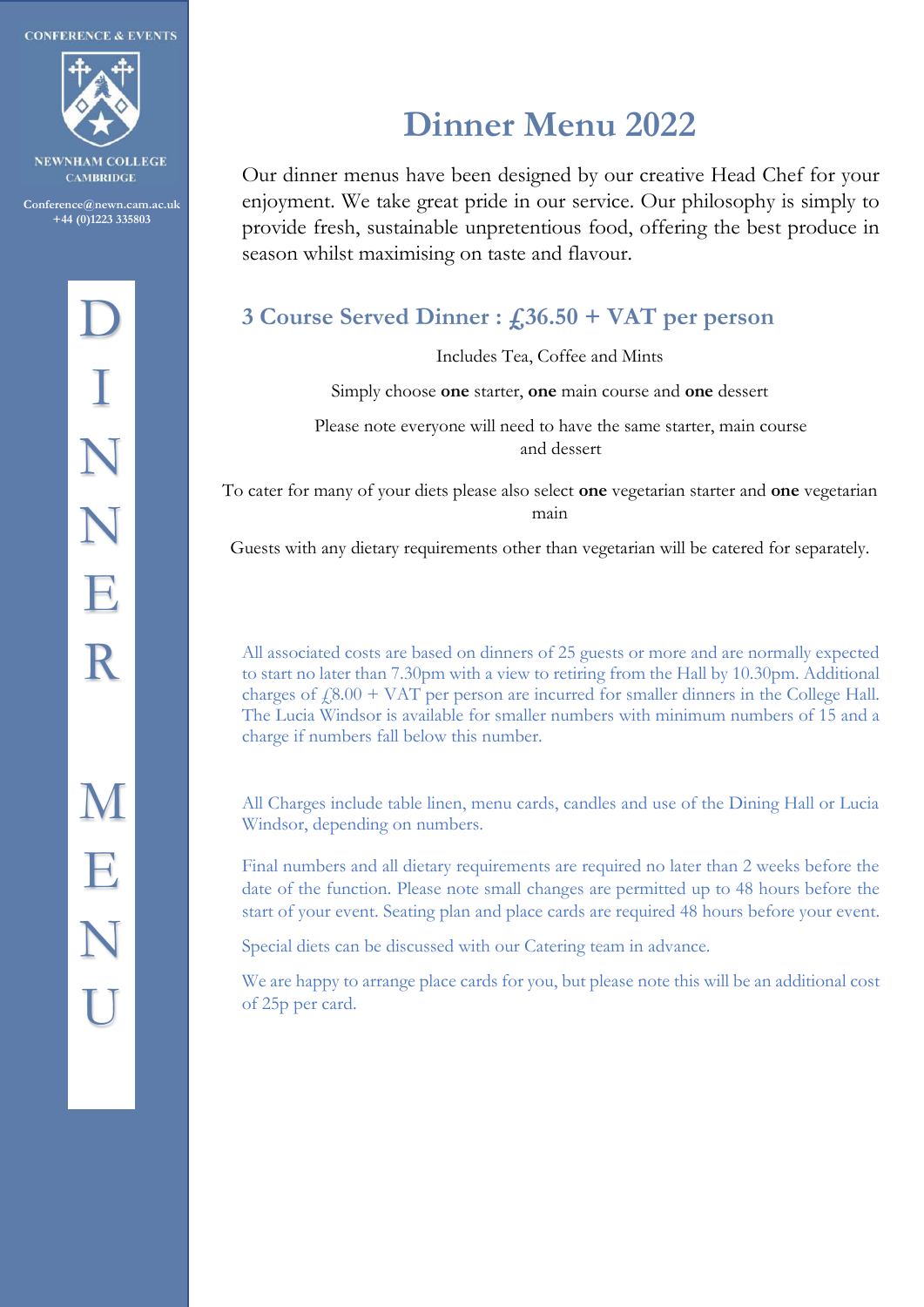

**NEWNHAM COLLEGE CAMBRIDGE** 

**Conference@newn.cam.ac.uk Conference@newn.cam.ac.uk +44 (0)1223 335803 +44 (0)1223 335803**

# D D I I N N E E R R M M E E N N N N

U U

### **Starters:**

#### **Soups**

- Celeriac Soup with Chive Oil & Brioche Crouton
- Chilled Tomato & Roasted Pepper Gazpacho
- Pea & White Truffle Velouté with Parma Ham Crisp

#### **Vegetarian/Vegan**

- Goats Cheese Croquettes with Beet Salad & Butternut Squash Puree
- King Oyster 'Scallops' with Pea Puree, Balsamic Reduction & 'Bacon'
- Wild Mushroom, Kale & White Truffle Risotto with Parmesan Crisp
- Roast Smoked Tofu with Kimchi Slaw & Satay Dressing

#### **Meat**

- Pressed Pork Terrine with Pineapple Relish, Quali's Egg, Pickled Shallot & Pease Pudding
- Chicken Liver Parfait with PX Gel, Spiced Apple Relish, Crispy Skin & Brioche
- Smoked Duck, Waldorf Salad, Sultana Puree & Orange Dressing
- Tea Smoked Quail Supreme with Celeriac Remoulade, Black Pudding Crumble & Apple

#### **Fish**

- Seared Scallops with Spiced Butternut Squash Puree & Coriander Oil
- Crab Risotto with Lemon Dressing & Tempura Samphire
- Torched Mackerel Fillet with Beetroot & Horseradish Salad and Watercress
- Salmon Confit with Smoked Crème Fraiche, Pickled Cucumber & Samphire Salad